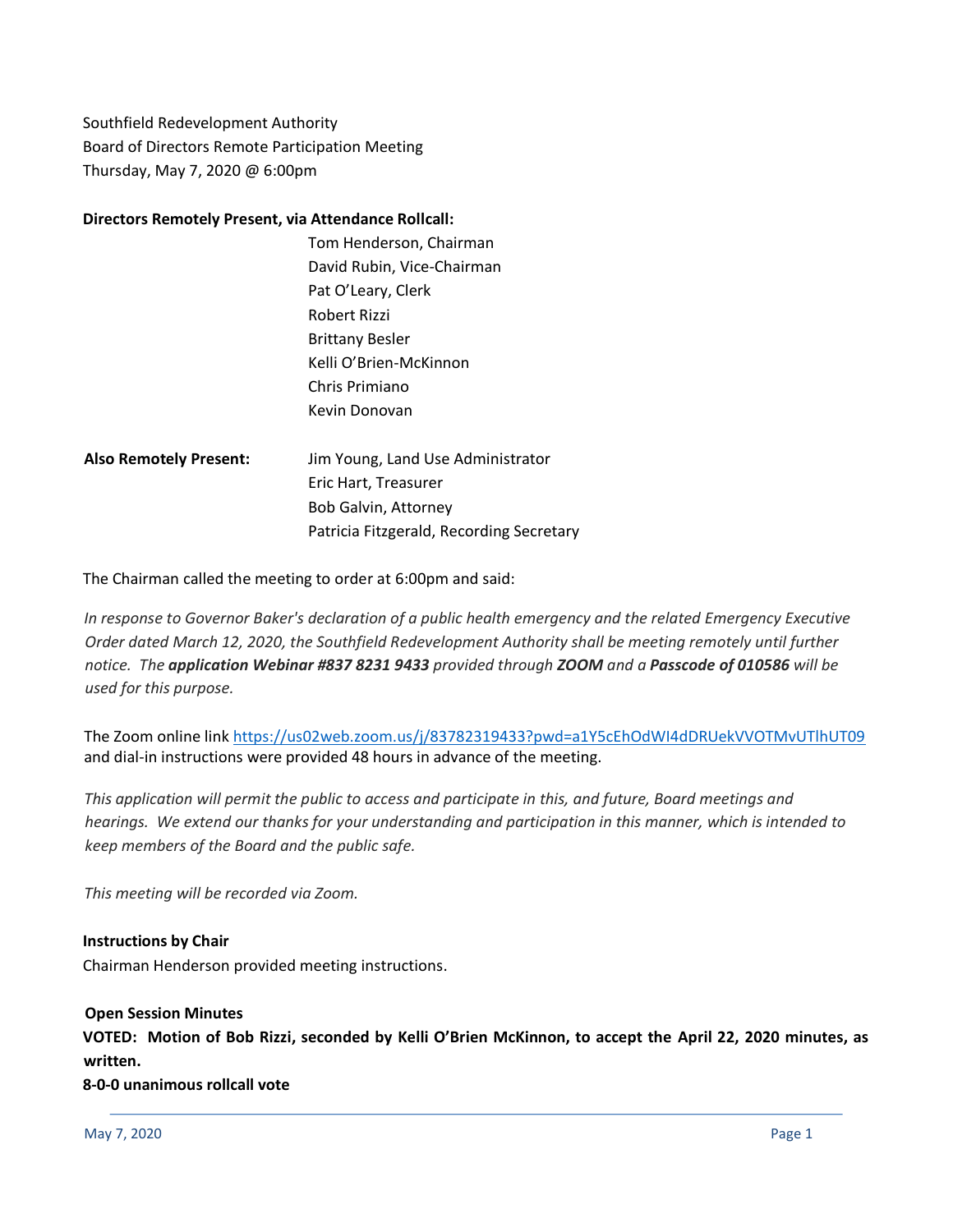# **Treasurer's Report**

Treasurer, Eric Hart, gave a FY2020 year-to-date report (July 1, 2019 through March 31, 2020): -General Fund:

Actual revenue of \$1,689,997, less expenses of \$1,816,332, leaves a slight deficit of (\$126,334). -Enterprise Fund:

The Enterprise Fund took in \$80,000 from transfers (other transfers are pending) and spent out \$150,000 for mostly capital-type items that have been partially funded primarily by the Phase 1A performance bond settlement awarded to SRA.

Mr. Donovan asked about the remaining Developer Fee revenues in the General Fund; Mr. Hart said that Washington Capital had not provided reimbursement for the past two months of expenses (February and March 2020).

Mr. Donovan commented that the FY21 Budget should be shown to the SRA Board before it goes to the Advisory Board.

It was duly noted.

# *Public comments*

▪Joseph Shea of Abington, and member of the SRA Advisory Board, asked about payments due for snow removal, police, fire, etc.; Mr. Henderson said there should be no additional charges.

▪Mary Parsons of Rockland asked who owes Developer Fees; Mr. Hart said that currently it is Washington Capital and prior to that it was LStar.

### -Transfers: Measure 20-010: Building 16 foundation backfill

Mr. Young said that he is continuing to address hazards on the site and one that needs to be addressed is an existing excavation site at the Building 16 location (the backfilling was not completed by LStar). This is about a ¼ acre area at the corner of Shea Memorial Drive and the detour road that runs past the hangar. He said that Rudy V. Pompeo, Inc. has nearly completed the work.

### Measure 20-010: Building 16 foundation backfill

**VOTED: Motion of Kelli O'Brien McKinnon, seconded by Pat O'Leary, to authorize the transfer of \$9,500 from the Legal Account to the Grounds Maintenance Account for the backfilling of the Building 16 foundation site. 7-0-0 unanimous rollcall vote** *(connection with Bob Rizzi was temporarily lost)*

### **-2010A Bond Refunding Update**

Mr. Hart thanked Ms. Besler for her assistance with the bank reconciliations. Mr. Hart asked Kevin Donovan to provide an update on the 2010A Bond Refunding effort, as he has been working on this matter recently.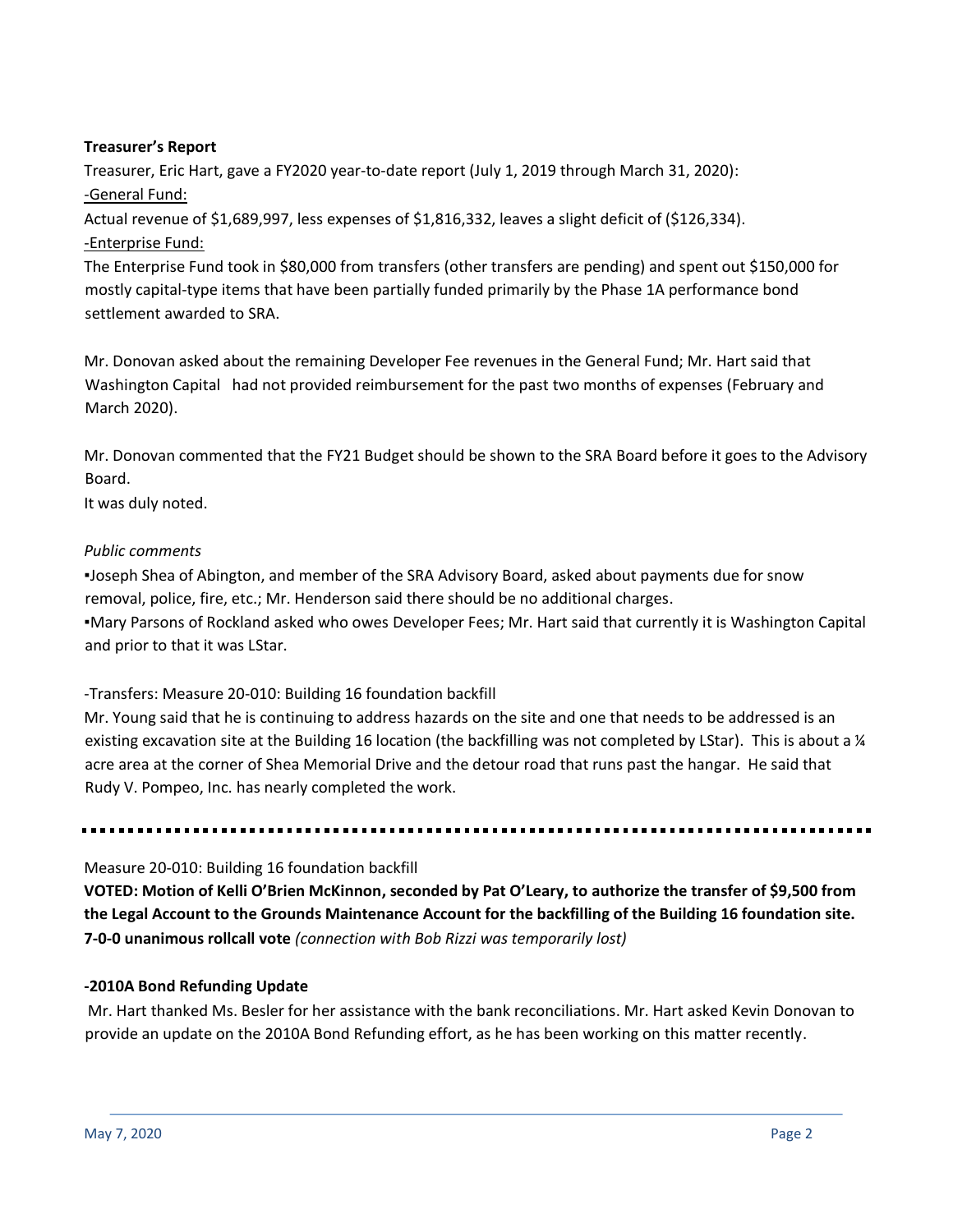Mr. Donovan said that this land assessment bond was issued at 7.75%. He said at a *conservative* interest rate of 4.25%, there would be a savings the first year of \$300,000 for debt and interest on \$1.1 million (on the original bond at 7.75%) and 20%, or \$2.7 million, over the 20-year life of the bond. The original team included bond counsel, Kris Moussette, now with Hinckley Allen, and bond underwriter, Bob Harding, now with Stifel. Because of the complexity of the bond he thought it best to stay with the same team. He added that Bob Harding is a leader in the land assessment bond market.

Mr. Donovan said Stifel agreed to charge the same rate as they had charged 10 years ago (\$15 Per \$1,000). He said he is satisfied with the Stifel team but would entertain a review by an independent third party for underwriting services. He said the three firms he has been looking at are:

- Professional Finance Management
- Hilltop Securities
- Municap

Mr. Primiano asked what the cost is for an independent review; Mr. Donovan said "thousands", adding that he has talked to PFM but has not heard back yet.

**VOTED: Motion of Kevin Donovan, seconded by Bob Rizzi, to appoint Hinckley Allen as bond counsel. 8-0-0 unanimous roll-call vote**

# *Original motion, later withdrawn:*

**VOTED: Motion of Kevin Donovan, seconded by Pat O'Leary, that it is the intent of the SRA to refund the 2010A Infrastructure Bond and to authorize a third-party independent review of a proposal as presented by Stifel for bond underwriting services and to authorize the Chairman to execute an agreement with a thirdparty reviewer.**

Discussion ensued regarding the scope of the motion.

Mr. Donovan withdrew his original motion.

### *Motion as revised:*

**VOTED: Motion of Kevin Donovan, seconded by Pat O'Leary, that it is the intent of the SRA to refund the 2010A Infrastructure Bond and to authorize a third-party independent review of a proposal as presented by Stifel for bond underwriting services, and any other recommendations thereto and to authorize the Chairman to execute an agreement with a third-party reviewer. 8-0-0 unanimous roll-call vote** 

*Public comments:* none

**Topics not reasonably anticipated by the Chairman 48 hours in advance of the meeting:** none